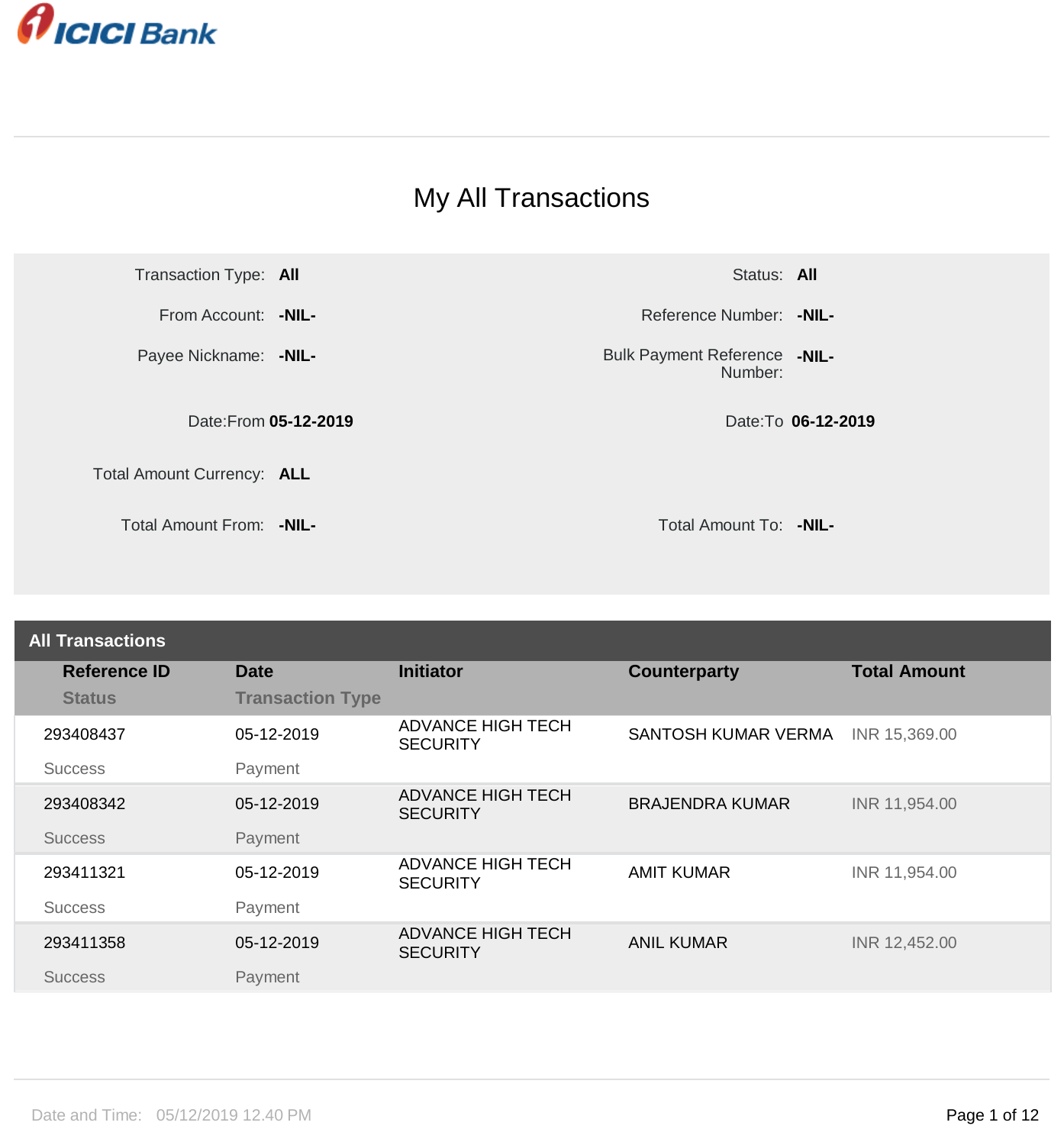| 293408598      | 05-12-2019 | <b>ADVANCE HIGH TECH</b><br><b>SECURITY</b> | <b>SANDEEP</b>          | INR 15,369.00 |
|----------------|------------|---------------------------------------------|-------------------------|---------------|
| <b>Success</b> | Payment    |                                             |                         |               |
| 293408513      | 05-12-2019 | <b>ADVANCE HIGH TECH</b><br><b>SECURITY</b> | <b>PAVNESH KUMAR</b>    | INR 11,954.00 |
| <b>Success</b> | Payment    |                                             |                         |               |
| 293411425      | 05-12-2019 | <b>ADVANCE HIGH TECH</b><br><b>SECURITY</b> | <b>RANI KASHYAP</b>     | INR 11,954.00 |
| <b>Success</b> | Payment    |                                             |                         |               |
| 293411451      | 05-12-2019 | <b>ADVANCE HIGH TECH</b><br><b>SECURITY</b> | <b>SURAJ</b>            | INR 11,954.00 |
| <b>Success</b> | Payment    |                                             |                         |               |
| 293408717      | 05-12-2019 | <b>ADVANCE HIGH TECH</b><br><b>SECURITY</b> | <b>SONU KUMAR GUPTA</b> | INR 10,264.00 |
| <b>Success</b> | Payment    | <b>ADVANCE HIGH TECH</b>                    |                         |               |
| 293408655      | 05-12-2019 | <b>SECURITY</b>                             | <b>SUBHASH CHANDRA</b>  | INR 11,954.00 |
| <b>Success</b> | Payment    |                                             |                         |               |
| 293411533      | 05-12-2019 | <b>ADVANCE HIGH TECH</b><br><b>SECURITY</b> | <b>NIPU DEVI</b>        | INR 12,950.00 |
| <b>Success</b> | Payment    |                                             |                         |               |
| 293411559      | 05-12-2019 | <b>ADVANCE HIGH TECH</b><br><b>SECURITY</b> | <b>MANOJ KUMAR</b>      | INR 8,467.00  |
| <b>Success</b> | Payment    |                                             |                         |               |
| 293408823      | 05-12-2019 | <b>ADVANCE HIGH TECH</b><br><b>SECURITY</b> | <b>SHAMBHU</b>          | INR 10,264.00 |
| <b>Success</b> | Payment    |                                             |                         |               |
| 293408773      | 05-12-2019 | <b>ADVANCE HIGH TECH</b><br><b>SECURITY</b> | <b>DILIP KUMAR</b>      | INR 12,452.00 |
| <b>Success</b> | Payment    |                                             |                         |               |
| 293411640      | 05-12-2019 | <b>ADVANCE HIGH TECH</b><br><b>SECURITY</b> | <b>MO NADEEM</b>        | INR 12,452.00 |
| <b>Success</b> | Payment    |                                             |                         |               |
| 293411660      | 05-12-2019 | <b>ADVANCE HIGH TECH</b><br><b>SECURITY</b> | <b>RAM KUMAR</b>        | INR 11,455.00 |
| <b>Success</b> | Payment    |                                             |                         |               |
| 293408946      | 05-12-2019 | <b>ADVANCE HIGH TECH</b><br><b>SECURITY</b> | PARDEEP KUMAR SINGH     | INR 16,056.00 |
| <b>Success</b> | Payment    |                                             |                         |               |
| 293408894      | 05-12-2019 | <b>ADVANCE HIGH TECH</b><br><b>SECURITY</b> | <b>ARUN YADAV</b>       | INR 12,452.00 |
| <b>Success</b> | Payment    |                                             |                         |               |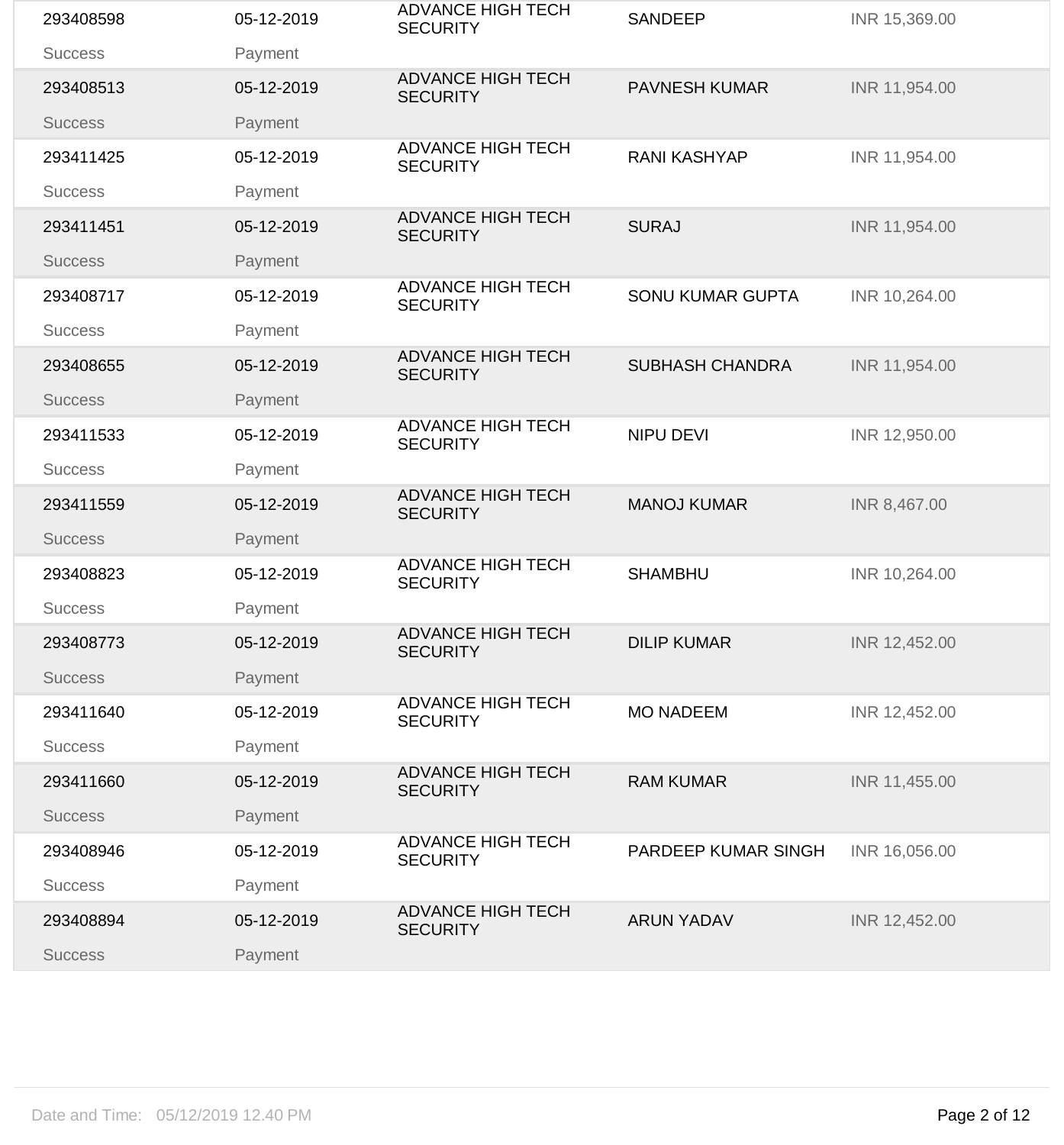| 293411751      | 05-12-2019 | <b>ADVANCE HIGH TECH</b><br><b>SECURITY</b> | <b>VISHAL KUMAR</b>               | INR 12,950.00 |
|----------------|------------|---------------------------------------------|-----------------------------------|---------------|
| <b>Success</b> | Payment    |                                             |                                   |               |
| 293411781      | 05-12-2019 | <b>ADVANCE HIGH TECH</b><br><b>SECURITY</b> | <b>SHIVENDER KUMAR</b>            | INR 12,950.00 |
| <b>Success</b> | Payment    |                                             |                                   |               |
| 293409098      | 05-12-2019 | <b>ADVANCE HIGH TECH</b><br><b>SECURITY</b> | MUKESH KUMAR PODDAR INR 12,950.00 |               |
| <b>Success</b> | Payment    |                                             |                                   |               |
| 293409012      | 05-12-2019 | <b>ADVANCE HIGH TECH</b><br><b>SECURITY</b> | <b>ANITA</b>                      | INR 12,452.00 |
| <b>Success</b> | Payment    |                                             |                                   |               |
| 293411892      | 05-12-2019 | <b>ADVANCE HIGH TECH</b><br><b>SECURITY</b> | <b>SUNIL</b>                      | INR 11,954.00 |
| <b>Success</b> | Payment    |                                             |                                   |               |
| 293411912      | 05-12-2019 | <b>ADVANCE HIGH TECH</b><br><b>SECURITY</b> | <b>DEEPAK</b>                     | INR 12,452.00 |
| <b>Success</b> | Payment    |                                             |                                   |               |
| 293409221      | 05-12-2019 | <b>ADVANCE HIGH TECH</b><br><b>SECURITY</b> | <b>SARVENDRA KUMAR</b>            | INR 9,961.00  |
| <b>Success</b> | Payment    |                                             |                                   |               |
| 293409164      | 05-12-2019 | <b>ADVANCE HIGH TECH</b><br><b>SECURITY</b> | <b>KAPIL</b>                      | INR 11,954.00 |
| <b>Success</b> | Payment    |                                             |                                   |               |
| 293412003      | 05-12-2019 | <b>ADVANCE HIGH TECH</b><br><b>SECURITY</b> | <b>ASHISH YADAV</b>               | INR 12,452.00 |
| <b>Success</b> | Payment    |                                             |                                   |               |
| 293412029      | 05-12-2019 | <b>ADVANCE HIGH TECH</b><br><b>SECURITY</b> | <b>INDRWATI</b>                   | INR 12,950.00 |
| <b>Success</b> | Payment    |                                             |                                   |               |
| 293409351      | 05-12-2019 | <b>ADVANCE HIGH TECH</b><br><b>SECURITY</b> | <b>DEENANATH</b>                  | INR 11,954.00 |
| <b>Success</b> | Payment    |                                             |                                   |               |
| 293408287      | 05-12-2019 | <b>ADVANCE HIGH TECH</b><br><b>SECURITY</b> | <b>MANISH KUMAR</b>               | INR 11,954.00 |
| <b>Success</b> | Payment    |                                             |                                   |               |
| 293412132      | 05-12-2019 | <b>ADVANCE HIGH TECH</b><br><b>SECURITY</b> | <b>PARDEEP</b>                    | INR 12,452.00 |
| <b>Success</b> | Payment    |                                             |                                   |               |
| 293412150      | 05-12-2019 | <b>ADVANCE HIGH TECH</b><br><b>SECURITY</b> | <b>NEETU</b>                      | INR 11,455.00 |
| <b>Success</b> | Payment    |                                             |                                   |               |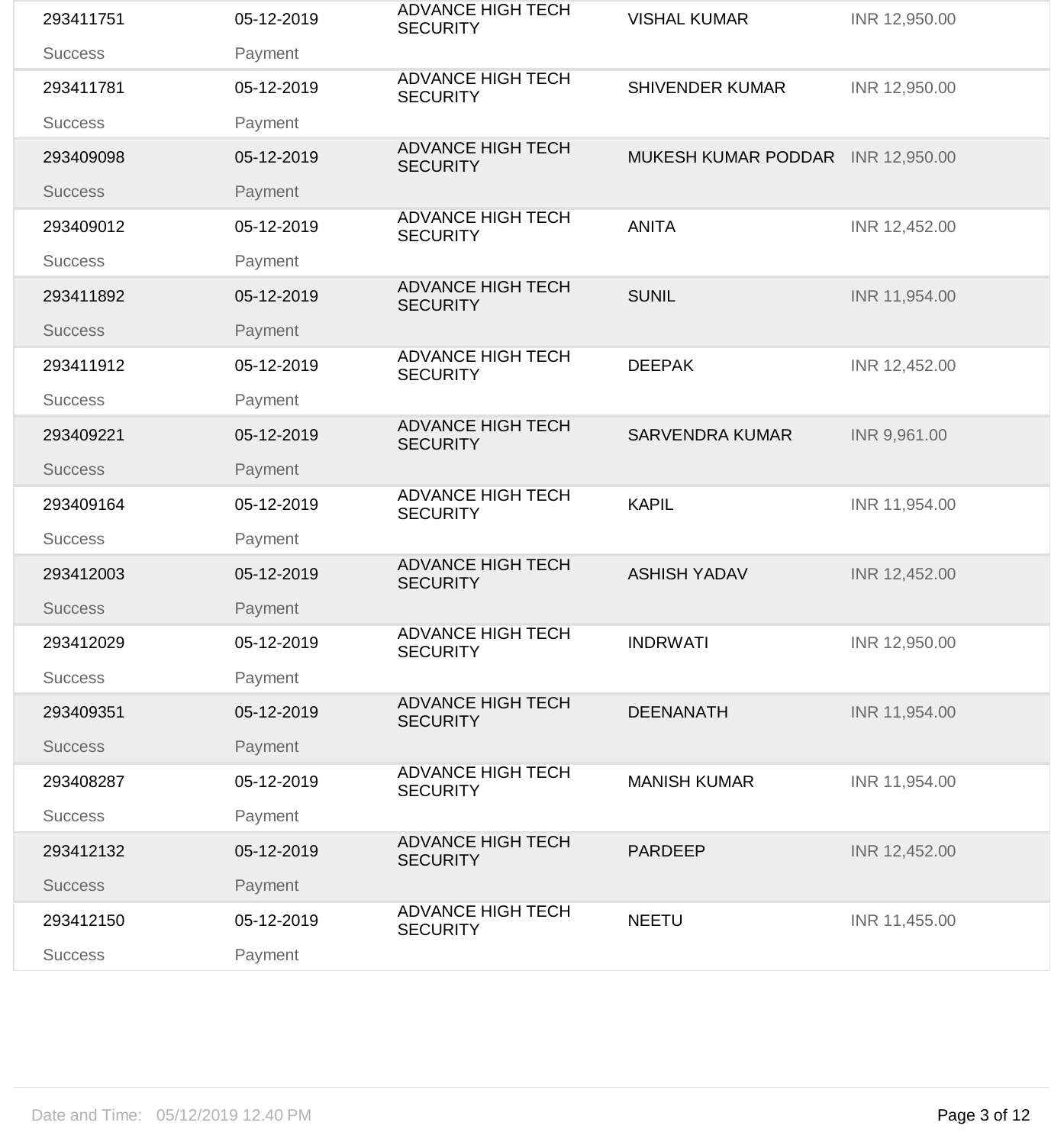| 293409469      | 05-12-2019 | <b>ADVANCE HIGH TECH</b><br><b>SECURITY</b> | <b>BHARAT KUMAR MANDAL</b> | INR 9,961.00  |
|----------------|------------|---------------------------------------------|----------------------------|---------------|
| <b>Success</b> | Payment    |                                             |                            |               |
| 293408458      | 05-12-2019 | <b>ADVANCE HIGH TECH</b><br><b>SECURITY</b> | <b>PYARE LAL</b>           | INR 11,455.00 |
| <b>Success</b> | Payment    |                                             |                            |               |
| 293412247      | 05-12-2019 | <b>ADVANCE HIGH TECH</b><br><b>SECURITY</b> | <b>MUINUDDEEN</b>          | INR 12,452.00 |
| <b>Success</b> | Payment    |                                             |                            |               |
| 293412264      | 05-12-2019 | <b>ADVANCE HIGH TECH</b><br><b>SECURITY</b> | <b>KAMLESH KUMAR</b>       | INR 12,452.00 |
| <b>Success</b> | Payment    |                                             |                            |               |
| 293409593      | 05-12-2019 | <b>ADVANCE HIGH TECH</b><br><b>SECURITY</b> | <b>SANJU DEVI</b>          | INR 12,950.00 |
| <b>Success</b> | Payment    |                                             |                            |               |
| 293408608      | 05-12-2019 | <b>ADVANCE HIGH TECH</b><br><b>SECURITY</b> | <b>CHANDNI</b>             | INR 11,954.00 |
| <b>Success</b> | Payment    |                                             |                            |               |
| 293412364      | 05-12-2019 | <b>ADVANCE HIGH TECH</b><br><b>SECURITY</b> | <b>ASHOK SHARMA</b>        | INR 12,452.00 |
| <b>Success</b> | Payment    |                                             |                            |               |
| 293412379      | 05-12-2019 | <b>ADVANCE HIGH TECH</b><br><b>SECURITY</b> | <b>RAKESH KUMAR JHA</b>    | INR 12,950.00 |
| <b>Success</b> | Payment    |                                             |                            |               |
| 293409710      | 05-12-2019 | <b>ADVANCE HIGH TECH</b><br><b>SECURITY</b> | <b>MILAN</b>               | INR 12,950.00 |
| <b>Success</b> | Payment    |                                             |                            |               |
| 293408725      | 05-12-2019 | <b>ADVANCE HIGH TECH</b><br><b>SECURITY</b> | <b>SURAJ KUMAR</b>         | INR 12,950.00 |
| <b>Success</b> | Payment    |                                             |                            |               |
| 293412463      | 05-12-2019 | <b>ADVANCE HIGH TECH</b><br><b>SECURITY</b> | <b>PINTU GAUTAM</b>        | INR 12,950.00 |
| <b>Success</b> | Payment    |                                             |                            |               |
| 293412484      | 05-12-2019 | <b>ADVANCE HIGH TECH</b><br><b>SECURITY</b> | <b>KOMAL KUMARI</b>        | INR 12,452.00 |
| <b>Success</b> | Payment    |                                             |                            |               |
| 293409835      | 05-12-2019 | <b>ADVANCE HIGH TECH</b><br><b>SECURITY</b> | <b>MANTU SAH</b>           | INR 12,950.00 |
| <b>Success</b> | Payment    |                                             |                            |               |
| 293408826      | 05-12-2019 | <b>ADVANCE HIGH TECH</b><br><b>SECURITY</b> | PREMNARAYAN                | INR 12,950.00 |
| <b>Success</b> | Payment    |                                             |                            |               |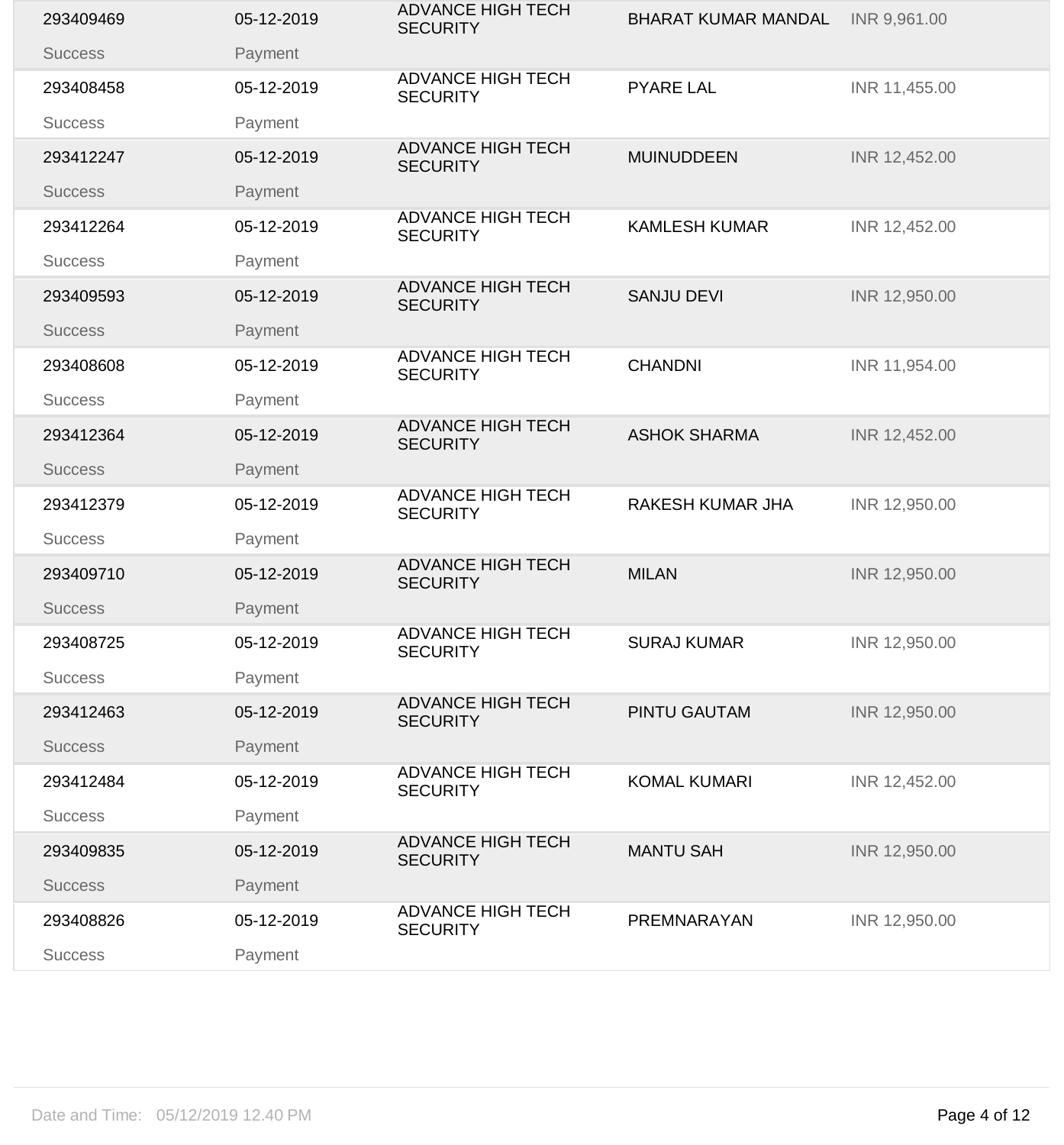| 293412570      | 05-12-2019 | <b>ADVANCE HIGH TECH</b><br><b>SECURITY</b> | <b>DEEPAK</b>            | INR 12,452.00 |
|----------------|------------|---------------------------------------------|--------------------------|---------------|
| <b>Success</b> | Payment    |                                             |                          |               |
| 293412590      | 05-12-2019 | <b>ADVANCE HIGH TECH</b><br><b>SECURITY</b> | <b>MANOJ PASWAN</b>      | INR 12,452.00 |
| <b>Success</b> | Payment    |                                             |                          |               |
| 293409953      | 05-12-2019 | <b>ADVANCE HIGH TECH</b><br><b>SECURITY</b> | <b>DEV RAJ</b>           | INR 12,950.00 |
| <b>Success</b> | Payment    |                                             |                          |               |
| 293408942      | 05-12-2019 | <b>ADVANCE HIGH TECH</b><br><b>SECURITY</b> | <b>BABITA</b>            | INR 11,954.00 |
| <b>Success</b> | Payment    |                                             |                          |               |
| 293409771      | 05-12-2019 | <b>ADVANCE HIGH TECH</b><br><b>SECURITY</b> | <b>RAJESH KUMAR</b>      | INR 11,954.00 |
| <b>Success</b> | Payment    |                                             |                          |               |
| 293412716      | 05-12-2019 | <b>ADVANCE HIGH TECH</b><br><b>SECURITY</b> | <b>SHIVAM SINGH</b>      | INR 12,950.00 |
| <b>Success</b> | Payment    |                                             |                          |               |
| 293410070      | 05-12-2019 | <b>ADVANCE HIGH TECH</b><br><b>SECURITY</b> | <b>ARUN KUMAR</b>        | INR 11,954.00 |
| <b>Success</b> | Payment    |                                             |                          |               |
| 293409092      | 05-12-2019 | <b>ADVANCE HIGH TECH</b><br><b>SECURITY</b> | <b>RAGHUNANDAN KUMAR</b> | INR 8,965.00  |
| <b>Success</b> | Payment    |                                             |                          |               |
| 293409876      | 05-12-2019 | <b>ADVANCE HIGH TECH</b><br><b>SECURITY</b> | <b>RAHUL KUMAR</b>       | INR 12,950.00 |
| <b>Success</b> | Payment    |                                             |                          |               |
| 293412839      | 05-12-2019 | <b>ADVANCE HIGH TECH</b><br><b>SECURITY</b> | <b>NAR SINGH KUMAR</b>   | INR 12,452.00 |
| <b>Success</b> | Payment    |                                             |                          |               |
| 293410180      | 05-12-2019 | <b>ADVANCE HIGH TECH</b><br><b>SECURITY</b> | <b>VISHAL</b>            | INR 11,455.00 |
| <b>Success</b> | Payment    |                                             |                          |               |
| 293409992      | 05-12-2019 | <b>ADVANCE HIGH TECH</b><br><b>SECURITY</b> | <b>MD SALMAN</b>         | INR 12,452.00 |
| <b>Success</b> | Payment    |                                             |                          |               |
| 293412985      | 05-12-2019 | <b>ADVANCE HIGH TECH</b><br><b>SECURITY</b> | <b>SONU KUMAR</b>        | INR 12,950.00 |
| <b>Success</b> | Payment    |                                             |                          |               |
| 293410294      | 05-12-2019 | <b>ADVANCE HIGH TECH</b><br><b>SECURITY</b> | <b>RAM KUMAR</b>         | INR 11,954.00 |
| <b>Success</b> | Payment    |                                             |                          |               |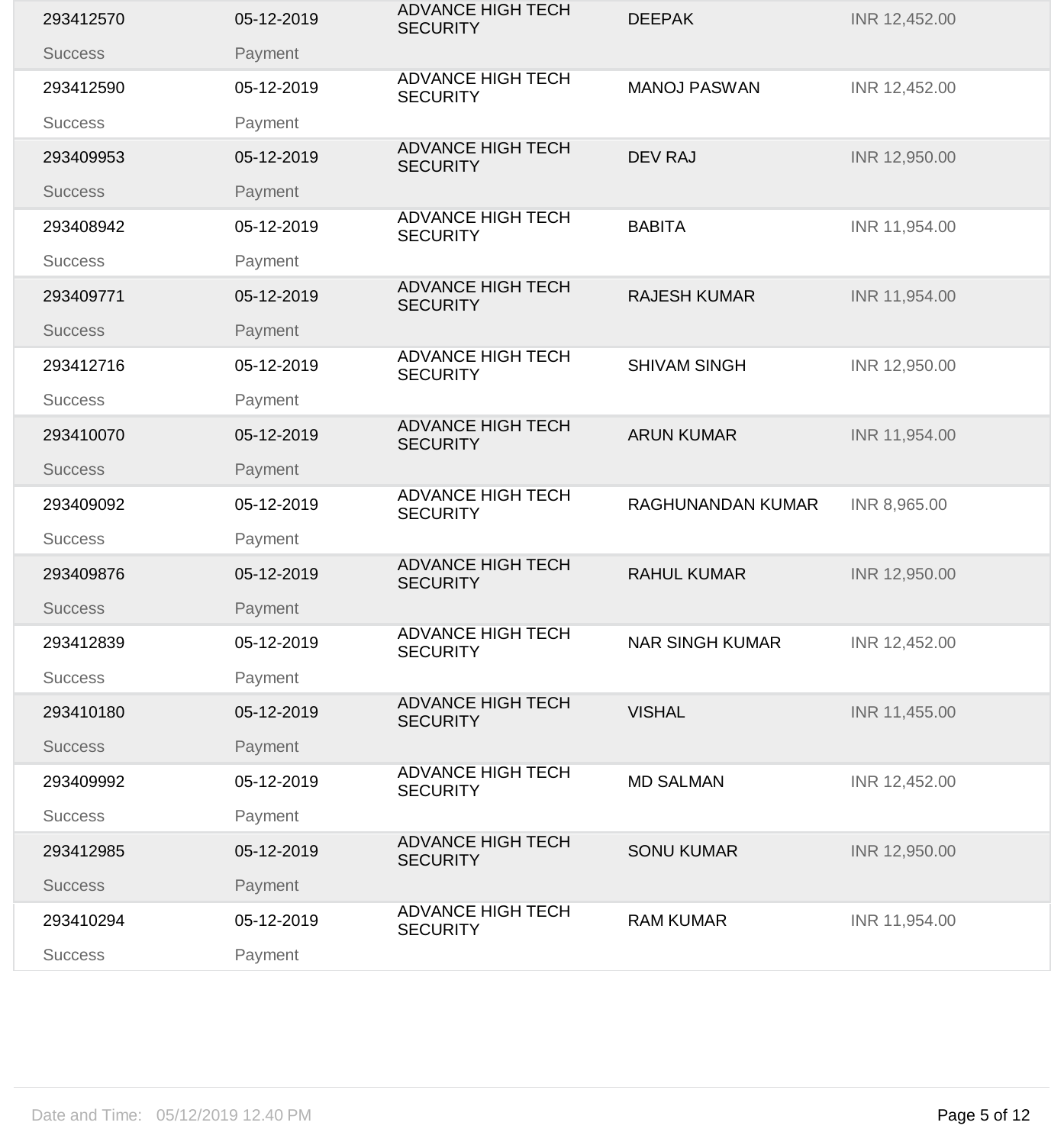| 293409223      | 05-12-2019 | <b>ADVANCE HIGH TECH</b><br><b>SECURITY</b> | <b>RAKESH KUMAR NAMDEV</b> | INR 12,950.00 |
|----------------|------------|---------------------------------------------|----------------------------|---------------|
| <b>Success</b> | Payment    |                                             |                            |               |
| 293410118      | 05-12-2019 | <b>ADVANCE HIGH TECH</b><br><b>SECURITY</b> | <b>CHANDAN KUMAR</b>       | INR 12,950.00 |
| <b>Success</b> | Payment    |                                             |                            |               |
| 293413125      | 05-12-2019 | <b>ADVANCE HIGH TECH</b><br><b>SECURITY</b> | <b>ANJU</b>                | INR 12,452.00 |
| <b>Success</b> | Payment    |                                             |                            |               |
| 293410424      | 05-12-2019 | <b>ADVANCE HIGH TECH</b><br><b>SECURITY</b> | <b>SUNEEL</b>              | INR 12,452.00 |
| <b>Success</b> | Payment    |                                             |                            |               |
| 293409355      | 05-12-2019 | <b>ADVANCE HIGH TECH</b><br><b>SECURITY</b> | <b>SURUCHI</b>             | INR 12,950.00 |
| <b>Success</b> | Payment    |                                             |                            |               |
| 293410217      | 05-12-2019 | <b>ADVANCE HIGH TECH</b><br><b>SECURITY</b> | <b>MANOJ KUMAR</b>         | INR 12,950.00 |
| <b>Success</b> | Payment    |                                             |                            |               |
| 293413282      | 05-12-2019 | <b>ADVANCE HIGH TECH</b><br><b>SECURITY</b> | <b>MANJU</b>               | INR 9,961.00  |
| <b>Success</b> | Payment    |                                             |                            |               |
| 293410541      | 05-12-2019 | <b>ADVANCE HIGH TECH</b><br><b>SECURITY</b> | <b>MAMTA</b>               | INR 12,950.00 |
| <b>Success</b> | Payment    |                                             |                            |               |
| 293409474      | 05-12-2019 | <b>ADVANCE HIGH TECH</b><br><b>SECURITY</b> | <b>HARISH KUMAR</b>        | INR 12,950.00 |
| <b>Success</b> | Payment    |                                             |                            |               |
| 293410327      | 05-12-2019 | <b>ADVANCE HIGH TECH</b><br><b>SECURITY</b> | <b>VEERENDRA</b>           | INR 9,961.00  |
| <b>Success</b> | Payment    |                                             |                            |               |
| 293413436      | 05-12-2019 | <b>ADVANCE HIGH TECH</b><br><b>SECURITY</b> | <b>PREETI</b>              | INR 12,452.00 |
| <b>Success</b> | Payment    |                                             |                            |               |
| 293410646      | 05-12-2019 | <b>ADVANCE HIGH TECH</b><br><b>SECURITY</b> | <b>PAWAN</b>               | INR 11,954.00 |
| <b>Success</b> | Payment    |                                             |                            |               |
| 293409595      | 05-12-2019 | <b>ADVANCE HIGH TECH</b><br><b>SECURITY</b> | <b>YOGESH</b>              | INR 12,950.00 |
| <b>Success</b> | Payment    |                                             |                            |               |
| 293410449      | 05-12-2019 | <b>ADVANCE HIGH TECH</b><br><b>SECURITY</b> | <b>RAJ SINGH</b>           | INR 12,950.00 |
| <b>Success</b> | Payment    |                                             |                            |               |
|                |            |                                             |                            |               |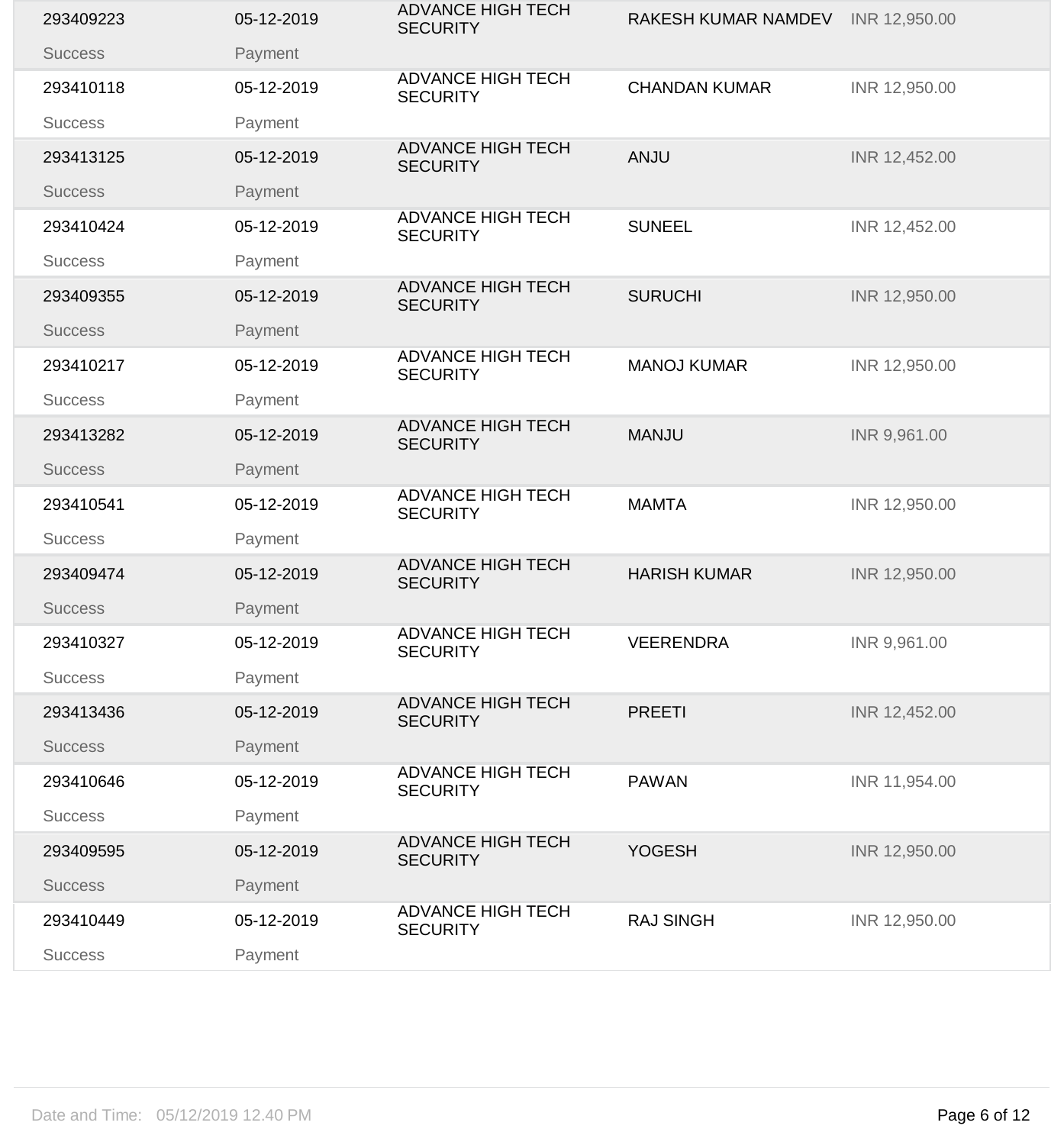| 293413578      | 05-12-2019 | <b>ADVANCE HIGH TECH</b><br><b>SECURITY</b> | <b>KULDEEP KUMAR</b>      | INR 12,950.00 |
|----------------|------------|---------------------------------------------|---------------------------|---------------|
| <b>Success</b> | Payment    |                                             |                           |               |
| 293410762      | 05-12-2019 | <b>ADVANCE HIGH TECH</b><br><b>SECURITY</b> | <b>RAJESH</b>             | INR 12,950.00 |
| <b>Success</b> | Payment    |                                             |                           |               |
| 293409714      | 05-12-2019 | <b>ADVANCE HIGH TECH</b><br><b>SECURITY</b> | <b>RAM MOHAN</b>          | INR 2,490.00  |
| <b>Success</b> | Payment    |                                             |                           |               |
| 293410559      | 05-12-2019 | <b>ADVANCE HIGH TECH</b><br><b>SECURITY</b> | <b>MOHD KURBAN</b>        | INR 12,950.00 |
| <b>Success</b> | Payment    |                                             |                           |               |
| 293413689      | 05-12-2019 | <b>ADVANCE HIGH TECH</b><br><b>SECURITY</b> | <b>RITU</b>               | INR 12,950.00 |
| <b>Success</b> | Payment    |                                             |                           |               |
| 293410864      | 05-12-2019 | <b>ADVANCE HIGH TECH</b><br><b>SECURITY</b> | <b>RAVINDRA RAUT</b>      | INR 12,452.00 |
| <b>Success</b> | Payment    |                                             |                           |               |
| 293409839      | 05-12-2019 | <b>ADVANCE HIGH TECH</b><br><b>SECURITY</b> | <b>SACHIN</b>             | INR 12,950.00 |
| <b>Success</b> | Payment    |                                             |                           |               |
| 293410658      | 05-12-2019 | <b>ADVANCE HIGH TECH</b><br><b>SECURITY</b> | <b>SUDHANSHOO KUMAR</b>   | INR 12,452.00 |
| <b>Success</b> | Payment    |                                             |                           |               |
| 293413817      | 05-12-2019 | <b>ADVANCE HIGH TECH</b><br><b>SECURITY</b> | <b>MANSHI</b>             | INR 10,957.00 |
| <b>Success</b> | Payment    |                                             |                           |               |
| 293410981      | 05-12-2019 | <b>ADVANCE HIGH TECH</b><br><b>SECURITY</b> | <b>RAJU</b>               | INR 12,950.00 |
| <b>Success</b> | Payment    |                                             |                           |               |
| 293409957      | 05-12-2019 | <b>ADVANCE HIGH TECH</b><br><b>SECURITY</b> | <b>CHANDER PAL SHARMA</b> | INR 12,452.00 |
| <b>Success</b> | Payment    |                                             |                           |               |
| 293410773      | 05-12-2019 | <b>ADVANCE HIGH TECH</b><br><b>SECURITY</b> | <b>ANUJ SHARMA</b>        | INR 12,950.00 |
| <b>Success</b> | Payment    |                                             |                           |               |
| 293413940      | 05-12-2019 | <b>ADVANCE HIGH TECH</b><br><b>SECURITY</b> | <b>AFSANA</b>             | INR 10,459.00 |
| <b>Success</b> | Payment    |                                             |                           |               |
| 293411146      | 05-12-2019 | <b>ADVANCE HIGH TECH</b><br><b>SECURITY</b> | <b>GYAN SINGH</b>         | INR 12,950.00 |
| <b>Success</b> | Payment    |                                             |                           |               |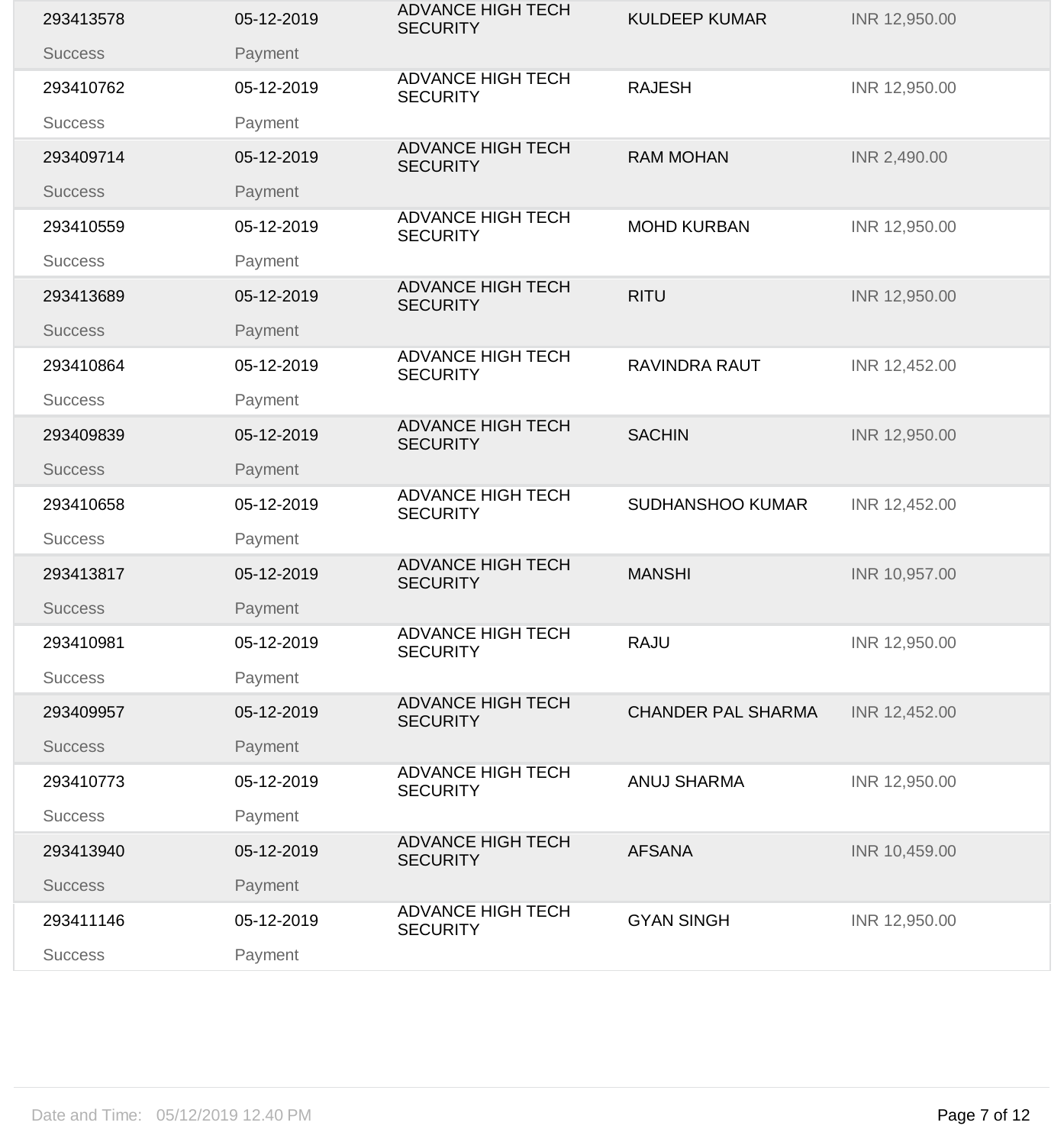| 293410077      | 05-12-2019 | <b>ADVANCE HIGH TECH</b><br><b>SECURITY</b> | <b>VIPIN SHARMA</b>                   | INR 12,452.00 |
|----------------|------------|---------------------------------------------|---------------------------------------|---------------|
| <b>Success</b> | Payment    |                                             |                                       |               |
| 293410869      | 05-12-2019 | <b>ADVANCE HIGH TECH</b><br><b>SECURITY</b> | <b>DINESH</b>                         | INR 12,950.00 |
| <b>Success</b> | Payment    |                                             |                                       |               |
| 293414068      | 05-12-2019 | <b>ADVANCE HIGH TECH</b><br><b>SECURITY</b> | <b>MR VICKY KUMAR</b>                 | INR 11,455.00 |
| <b>Success</b> | Payment    |                                             |                                       |               |
| 293411270      | 05-12-2019 | <b>ADVANCE HIGH TECH</b><br><b>SECURITY</b> | <b>SANJAY KUMAR</b>                   | INR 12,452.00 |
| <b>Success</b> | Payment    |                                             |                                       |               |
| 293410183      | 05-12-2019 | <b>ADVANCE HIGH TECH</b><br><b>SECURITY</b> | <b>SURENDER KUMAR</b><br><b>SINGH</b> | INR 12,950.00 |
| <b>Success</b> | Payment    |                                             |                                       |               |
| 293410982      | 05-12-2019 | <b>ADVANCE HIGH TECH</b><br><b>SECURITY</b> | <b>MURTAZA ANSARI</b>                 | INR 12,950.00 |
| <b>Success</b> | Payment    |                                             |                                       |               |
| 293414190      | 05-12-2019 | <b>ADVANCE HIGH TECH</b><br><b>SECURITY</b> | <b>MR RAJEEV KUMAR</b>                | INR 12,950.00 |
| <b>Success</b> | Payment    |                                             |                                       |               |
| 293411375      | 05-12-2019 | <b>ADVANCE HIGH TECH</b><br><b>SECURITY</b> | <b>NARENDRA</b>                       | INR 12,950.00 |
| <b>Success</b> | Payment    |                                             |                                       |               |
| 293410300      | 05-12-2019 | <b>ADVANCE HIGH TECH</b><br><b>SECURITY</b> | <b>LOKENDRA KUMAR</b>                 | INR 12,950.00 |
| <b>Success</b> | Payment    |                                             |                                       |               |
| 293411141      | 05-12-2019 | <b>ADVANCE HIGH TECH</b><br><b>SECURITY</b> | <b>CHANCHAL KUMAR</b>                 | INR 8,965.00  |
| <b>Success</b> | Payment    |                                             |                                       |               |
| 293414297      | 05-12-2019 | <b>ADVANCE HIGH TECH</b><br><b>SECURITY</b> | <b>MR GOPAL</b>                       | INR 12,950.00 |
| <b>Success</b> | Payment    |                                             |                                       |               |
| 293411482      | 05-12-2019 | <b>ADVANCE HIGH TECH</b><br><b>SECURITY</b> | <b>RANI DEVI</b>                      | INR 9,463.00  |
| <b>Success</b> | Payment    |                                             |                                       |               |
| 293410431      | 05-12-2019 | <b>ADVANCE HIGH TECH</b><br><b>SECURITY</b> | <b>MOHINI</b>                         | INR 10,957.00 |
| <b>Success</b> | Payment    |                                             |                                       |               |
| 293411257      | 05-12-2019 | <b>ADVANCE HIGH TECH</b><br><b>SECURITY</b> | <b>ANIRUDH</b>                        | INR 12,950.00 |
| <b>Success</b> | Payment    |                                             |                                       |               |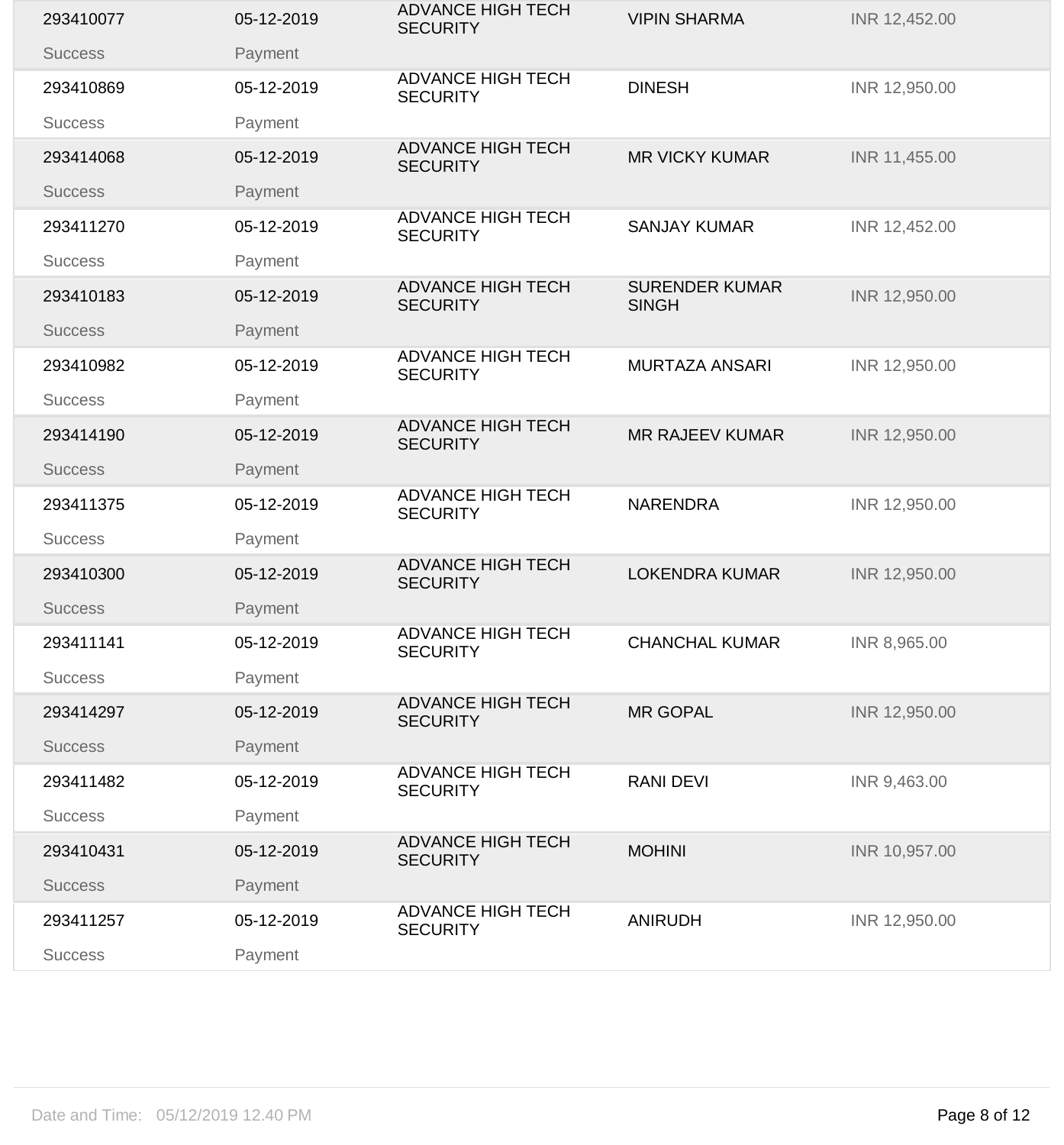| 293414395      | 05-12-2019 | <b>ADVANCE HIGH TECH</b><br><b>SECURITY</b> | <b>PHAHIMUDDEEN</b>    | INR 12,950.00 |
|----------------|------------|---------------------------------------------|------------------------|---------------|
| <b>Success</b> | Payment    |                                             |                        |               |
| 293411592      | 05-12-2019 | <b>ADVANCE HIGH TECH</b><br><b>SECURITY</b> | <b>PREM CHAND</b>      | INR 12,452.00 |
| <b>Success</b> | Payment    |                                             |                        |               |
| 293410546      | 05-12-2019 | <b>ADVANCE HIGH TECH</b><br><b>SECURITY</b> | PRABHA DEVI            | INR 12,452.00 |
| <b>Success</b> | Payment    |                                             |                        |               |
| 293411363      | 05-12-2019 | <b>ADVANCE HIGH TECH</b><br><b>SECURITY</b> | <b>RAJESH</b>          | INR 12,452.00 |
| <b>Success</b> | Payment    |                                             |                        |               |
| 293414523      | 05-12-2019 | <b>ADVANCE HIGH TECH</b><br><b>SECURITY</b> | <b>DEEPIKA</b>         | INR 12,452.00 |
| <b>Success</b> | Payment    |                                             |                        |               |
| 293411701      | 05-12-2019 | <b>ADVANCE HIGH TECH</b><br><b>SECURITY</b> | <b>RANJAN</b>          | INR 12,950.00 |
| <b>Success</b> | Payment    |                                             |                        |               |
| 293410648      | 05-12-2019 | <b>ADVANCE HIGH TECH</b><br><b>SECURITY</b> | <b>MANOJ KUMAR SAH</b> | INR 12,950.00 |
| <b>Success</b> | Payment    |                                             |                        |               |
| 293411461      | 05-12-2019 | <b>ADVANCE HIGH TECH</b><br><b>SECURITY</b> | <b>NARIENDER SINGH</b> | INR 12,452.00 |
| <b>Success</b> | Payment    |                                             |                        |               |
| 293414648      | 05-12-2019 | <b>ADVANCE HIGH TECH</b><br><b>SECURITY</b> | <b>KAMAL KISHOR</b>    | INR 12,950.00 |
| <b>Success</b> | Payment    |                                             |                        |               |
| 293411845      | 05-12-2019 | <b>ADVANCE HIGH TECH</b><br><b>SECURITY</b> | <b>RAJA RAM</b>        | INR 12,950.00 |
| <b>Success</b> | Payment    |                                             |                        |               |
| 293410768      | 05-12-2019 | <b>ADVANCE HIGH TECH</b><br><b>SECURITY</b> | <b>RAJKUMAR YADAV</b>  | INR 12,950.00 |
| <b>Success</b> | Payment    |                                             |                        |               |
| 293411570      | 05-12-2019 | <b>ADVANCE HIGH TECH</b><br><b>SECURITY</b> | <b>SANDEEP KUMAR</b>   | INR 12,452.00 |
| <b>Success</b> | Payment    |                                             |                        |               |
| 293414757      | 05-12-2019 | <b>ADVANCE HIGH TECH</b><br><b>SECURITY</b> | <b>MR MUKESH KUMAR</b> | INR 10,459.00 |
| <b>Success</b> | Payment    |                                             |                        |               |
| 293411964      | 05-12-2019 | <b>ADVANCE HIGH TECH</b><br><b>SECURITY</b> | <b>RAMROOP</b>         | INR 12,950.00 |
| <b>Success</b> | Payment    |                                             |                        |               |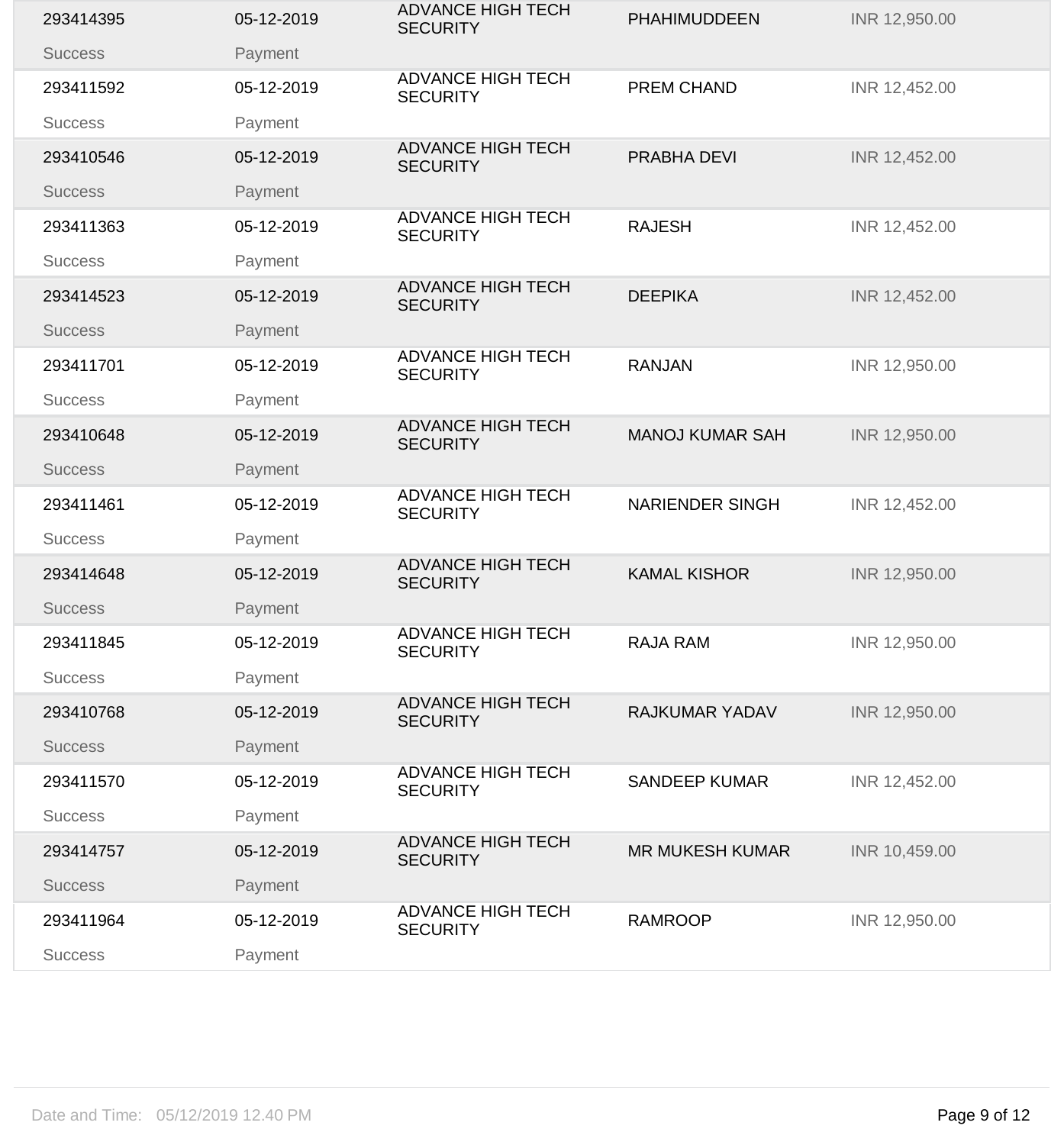| 293410868      | 05-12-2019 | <b>ADVANCE HIGH TECH</b><br><b>SECURITY</b> | <b>BHUPENDER</b>            | INR 12,950.00 |
|----------------|------------|---------------------------------------------|-----------------------------|---------------|
| <b>Success</b> | Payment    |                                             |                             |               |
| 293414848      | 05-12-2019 | <b>ADVANCE HIGH TECH</b><br><b>SECURITY</b> | <b>RAM ASHISH</b>           | INR 9,961.00  |
| <b>Success</b> | Payment    |                                             |                             |               |
| 293412080      | 05-12-2019 | <b>ADVANCE HIGH TECH</b><br><b>SECURITY</b> | <b>SHIV NARAYAN</b>         | INR 12,950.00 |
| <b>Success</b> | Payment    |                                             |                             |               |
| 293410991      | 05-12-2019 | <b>ADVANCE HIGH TECH</b><br><b>SECURITY</b> | <b>MASTR RAVI KUMAR</b>     | INR 12,950.00 |
| <b>Success</b> | Payment    |                                             |                             |               |
| 293411676      | 05-12-2019 | <b>ADVANCE HIGH TECH</b><br><b>SECURITY</b> | <b>KAILASH DEVI</b>         | INR 12,950.00 |
| <b>Success</b> | Payment    |                                             |                             |               |
| 293414947      | 05-12-2019 | <b>ADVANCE HIGH TECH</b><br><b>SECURITY</b> | <b>MRS RUPALI RAJ GUPTA</b> | INR 10,459.00 |
| <b>Success</b> | Payment    |                                             |                             |               |
| 293412207      | 05-12-2019 | <b>ADVANCE HIGH TECH</b><br><b>SECURITY</b> | <b>ASHA DAS</b>             | INR 12,950.00 |
| <b>Success</b> | Payment    |                                             |                             |               |
| 293411152      | 05-12-2019 | <b>ADVANCE HIGH TECH</b><br><b>SECURITY</b> | <b>SHARWAN KUMAR RAM</b>    | INR 12,950.00 |
| <b>Success</b> | Payment    |                                             |                             |               |
| 293411814      | 05-12-2019 | <b>ADVANCE HIGH TECH</b><br><b>SECURITY</b> | <b>DEEPAK SINGH</b>         | INR 12,950.00 |
| <b>Success</b> | Payment    |                                             |                             |               |
| 293415057      | 05-12-2019 | <b>ADVANCE HIGH TECH</b><br><b>SECURITY</b> | <b>MR NIRDESH KUMAR</b>     | INR 7,471.00  |
| <b>Success</b> | Payment    |                                             |                             |               |
| 293412316      | 05-12-2019 | <b>ADVANCE HIGH TECH</b><br><b>SECURITY</b> | <b>AVINASH KUMAR</b>        | INR 12,452.00 |
| <b>Success</b> | Payment    |                                             |                             |               |
| 293411274      | 05-12-2019 | <b>ADVANCE HIGH TECH</b><br><b>SECURITY</b> | <b>MUKESH KUMAR GUPTA</b>   | INR 12,950.00 |
| <b>Success</b> | Payment    |                                             |                             |               |
| 293411930      | 05-12-2019 | <b>ADVANCE HIGH TECH</b><br><b>SECURITY</b> | <b>RAJKUMAR</b>             | INR 9,961.00  |
| <b>Success</b> | Payment    |                                             |                             |               |
| 293415174      | 05-12-2019 | <b>ADVANCE HIGH TECH</b><br><b>SECURITY</b> | <b>ANIL KUMAR</b>           | INR 10,459.00 |
| <b>Success</b> | Payment    |                                             |                             |               |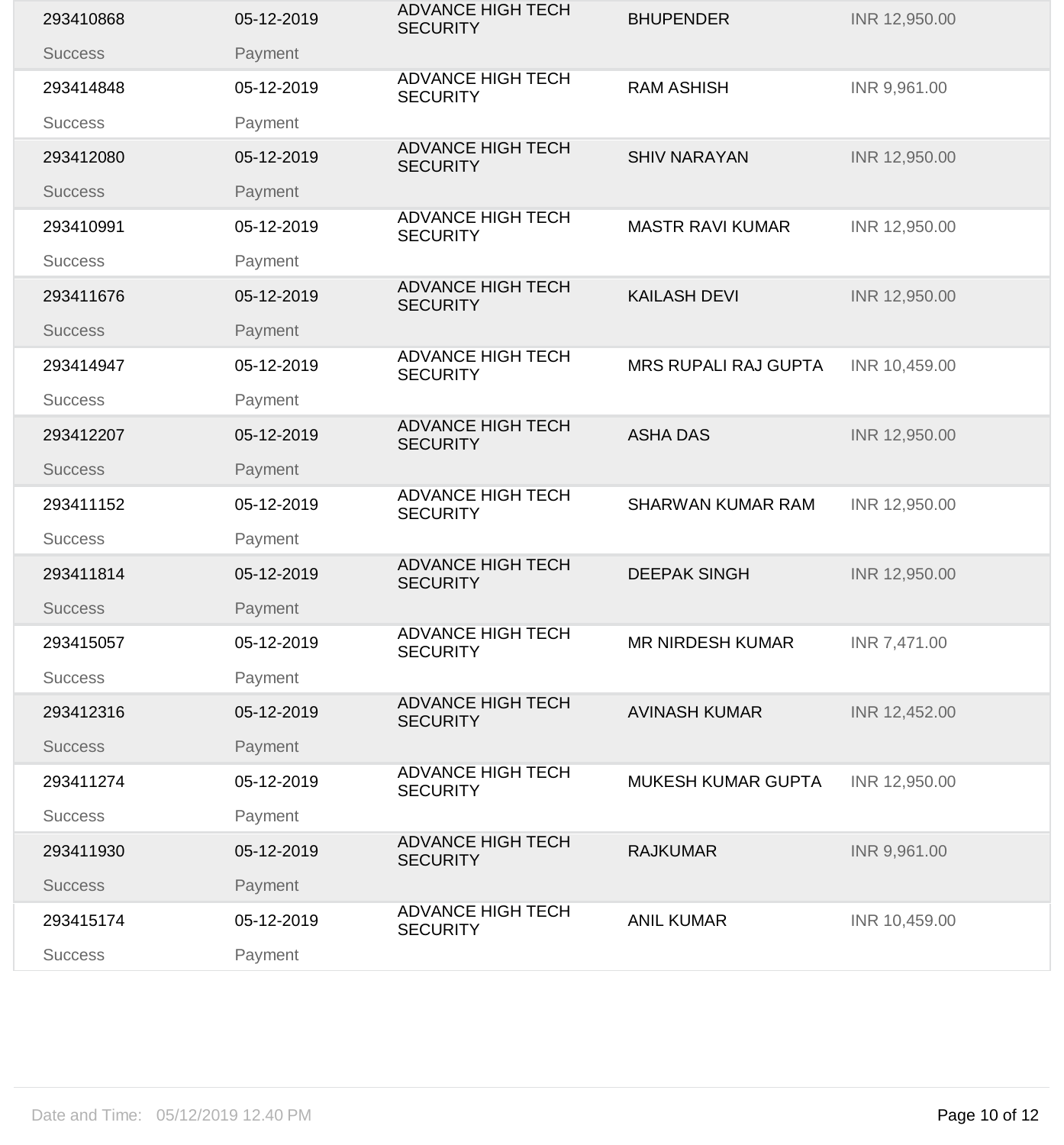| 293412426      | 05-12-2019 | <b>ADVANCE HIGH TECH</b><br><b>SECURITY</b> | <b>SUDHA DEVI</b>                     | INR 11,954.00 |
|----------------|------------|---------------------------------------------|---------------------------------------|---------------|
| <b>Success</b> | Payment    |                                             |                                       |               |
| 293411377      | 05-12-2019 | <b>ADVANCE HIGH TECH</b><br><b>SECURITY</b> | <b>HIRA LAL SAHU</b>                  | INR 12,950.00 |
| <b>Success</b> | Payment    |                                             |                                       |               |
| 293412049      | 05-12-2019 | <b>ADVANCE HIGH TECH</b><br><b>SECURITY</b> | PRAKASH SINGH BISHT                   | INR 12,950.00 |
| <b>Success</b> | Payment    |                                             |                                       |               |
| 293415261      | 05-12-2019 | <b>ADVANCE HIGH TECH</b><br><b>SECURITY</b> | <b>PARDESH</b>                        | INR 6,475.00  |
| <b>Success</b> | Payment    |                                             |                                       |               |
| 293412539      | 05-12-2019 | <b>ADVANCE HIGH TECH</b><br><b>SECURITY</b> | <b>MD RIZWAN ALAM</b>                 | INR 12,950.00 |
| <b>Success</b> | Payment    |                                             |                                       |               |
| 293411481      | 05-12-2019 | <b>ADVANCE HIGH TECH</b><br><b>SECURITY</b> | <b>ANUBHAV SINGH</b>                  | INR 12,950.00 |
| <b>Success</b> | Payment    |                                             |                                       |               |
| 293412166      | 05-12-2019 | <b>ADVANCE HIGH TECH</b><br><b>SECURITY</b> | <b>NITESH KUMAR</b>                   | INR 12,950.00 |
| <b>Success</b> | Payment    |                                             |                                       |               |
| 293415372      | 05-12-2019 | <b>ADVANCE HIGH TECH</b><br><b>SECURITY</b> | <b>VIKAS KUMAR SAH</b>                | INR 3,985.00  |
| <b>Success</b> | Payment    |                                             |                                       |               |
| 293412655      | 05-12-2019 | <b>ADVANCE HIGH TECH</b><br><b>SECURITY</b> | <b>RAVINDERA</b>                      | INR 3,985.00  |
| <b>Success</b> | Payment    |                                             |                                       |               |
| 293411589      | 05-12-2019 | <b>ADVANCE HIGH TECH</b><br><b>SECURITY</b> | <b>RUMA</b>                           | INR 12,950.00 |
| <b>Success</b> | Payment    |                                             |                                       |               |
| 293412272      | 05-12-2019 | <b>ADVANCE HIGH TECH</b><br><b>SECURITY</b> | <b>SUNIL KUMAR</b>                    | INR 12,950.00 |
| <b>Success</b> | Payment    |                                             |                                       |               |
| 293415461      | 05-12-2019 | <b>ADVANCE HIGH TECH</b><br><b>SECURITY</b> | <b>BHANU PRATAP SINGH</b>             | INR 3,985.00  |
| <b>Success</b> | Payment    |                                             |                                       |               |
| 293408176      | 05-12-2019 | <b>ADVANCE HIGH TECH</b><br><b>SECURITY</b> | <b>SHARVAN KUMAR</b><br><b>MANDAL</b> | INR 11,954.00 |
| <b>Success</b> | Payment    |                                             |                                       |               |
| 293411699      | 05-12-2019 | <b>ADVANCE HIGH TECH</b><br><b>SECURITY</b> | POOJA DEVI                            | INR 11,954.00 |
| <b>Success</b> | Payment    |                                             |                                       |               |